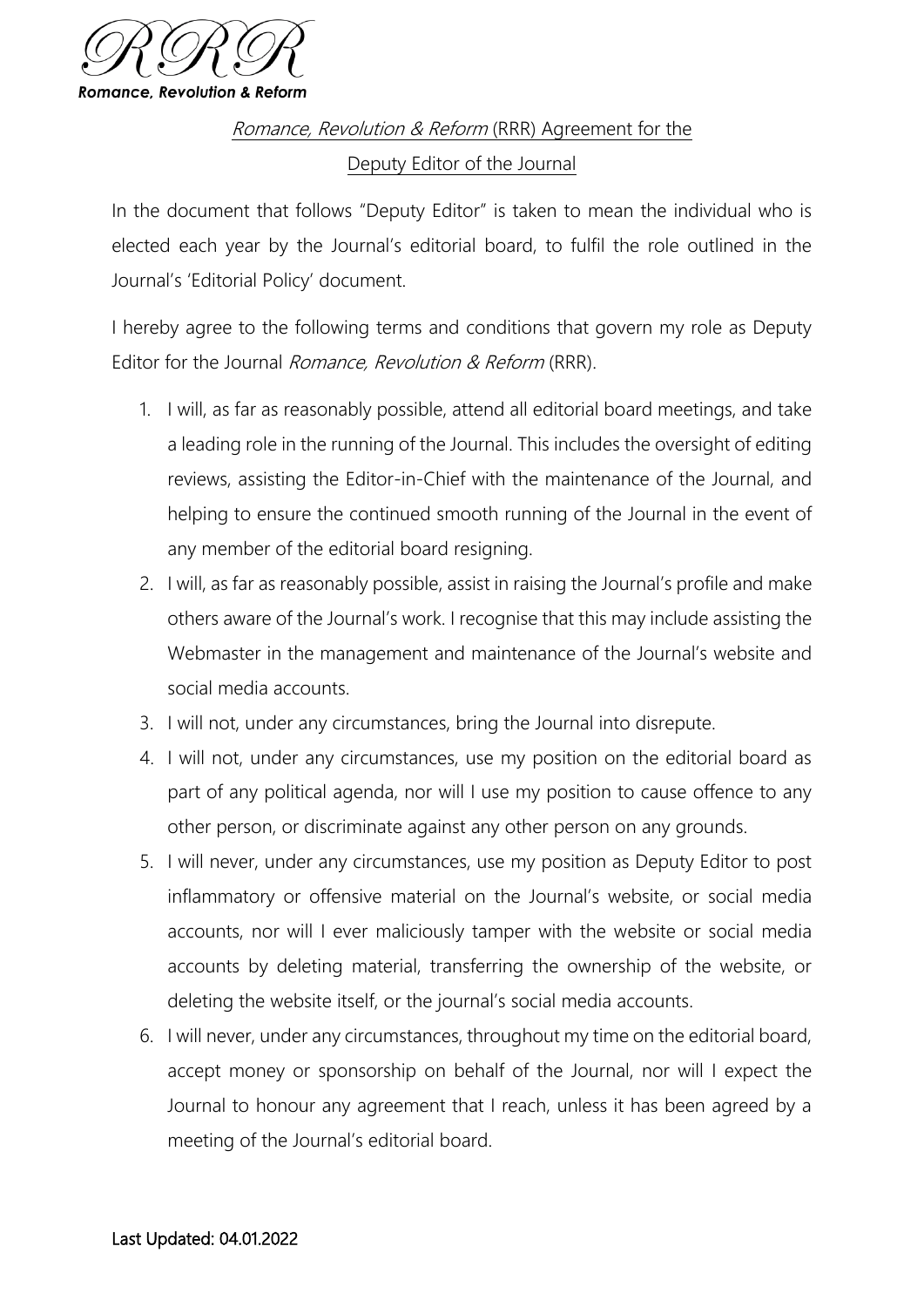

- 7. I will never, under any circumstances, spend Journal funds without both the prior consent of the editorial board, and written confirmation of that consent from the Editor-in-Chief.
- 8. I will not expect the Journal to cover any expenses that I incur without the prior agreement of the editorial board.
- 9. In signing this document, I agree to adhere to the Journal's policies, including the privacy policy, which I have read, and which I know are available on the Journal's website.
- 10. I further agree that, as part of my responsibilities, I will always be one of the board members who signs off each issue of the journal, and that prior to doing so I will voice any concerns that I may have over issues relating to copyright.
- 11. I recognise that, as far as reasonably possible, it is part of my responsibility to respond to all votes called by the Editor-in-Chief within 14 days of the vote being called.
- 12. I understand that, for the duration of my time on the Editorial Board, and for one year after having left, I will not be eligible to submit an article for consideration in RRR.
- 13. I recognise that I have the right to withdraw from my post as Deputy Editor at any time, and that should I choose to do this, I must inform the Editor-in-Chief of my decision.
- 14. I recognise that, my position as Deputy Editor is reviewed annually by the editorial board, and that I reserve the right to resubmit my name for consideration as Deputy Editor, or for consideration as Editor-in-Chief or Webmaster for as long as I continue to be a Post-Graduate Researcher, or an MA student. I also recognise that I may only hold each of these roles for a maximum of three terms. I understand that, should I choose to apply for any one of these roles, my application will be considered purely on the basis of its own merits.
- 15. I recognise that in the event of the Editor-in-Chief resigning, I will take on their responsibilities as Acting Editor-in-Chief until an editorial board meeting can be held to vote for a new Editor-in-Chief. In this instance, the editorial board will